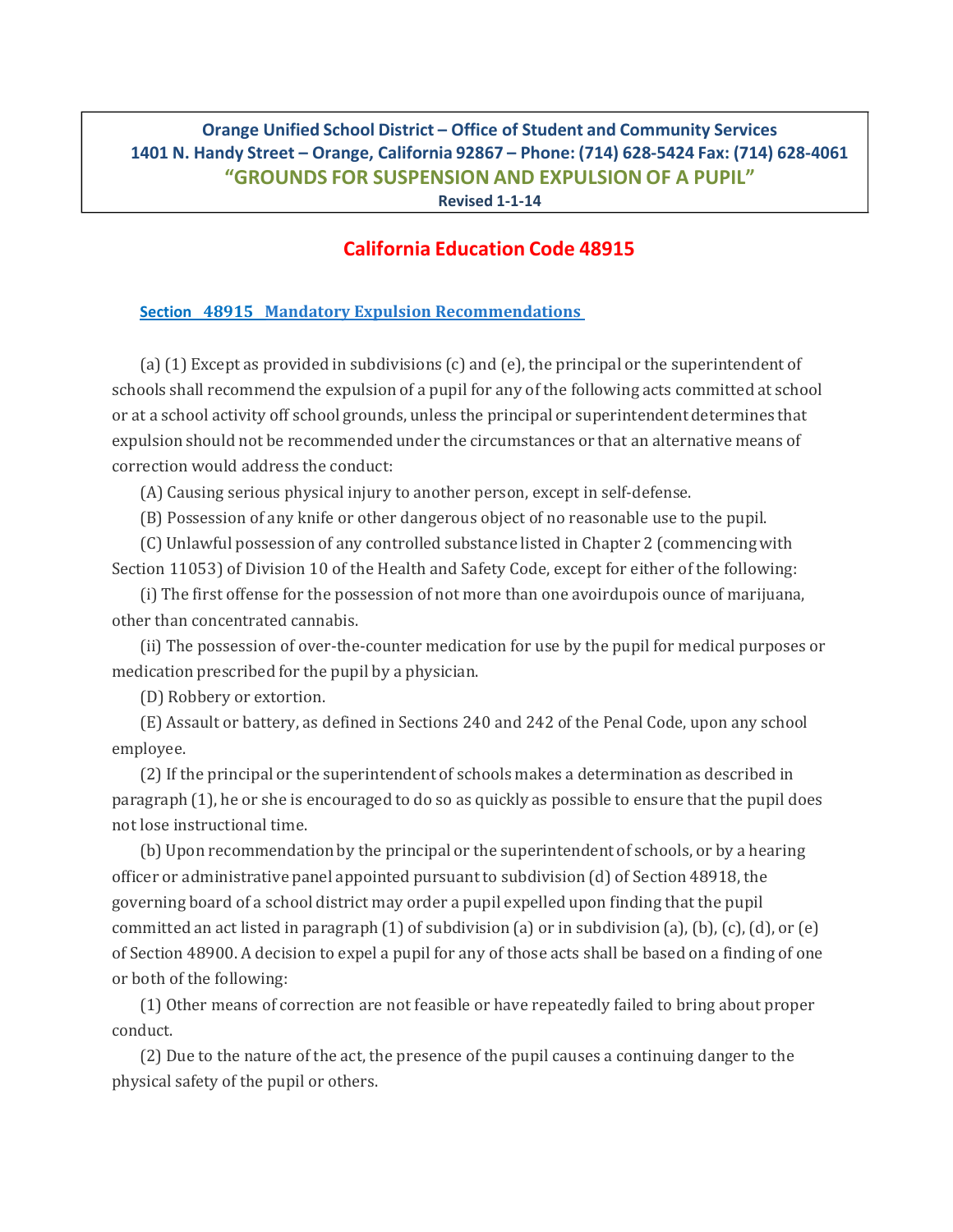(c) The principal or superintendent of schools shall immediately suspend, pursuant to Section 48911, and shall recommend expulsion of a pupil that he or she determines has committed any of the following acts at school or at a school activity off school grounds:

(1) Possessing, selling, or otherwise furnishing a firearm. This subdivision does not apply to an act of possessing a firearm if the pupil had obtained prior written permission to possess the firearm from a certificated school employee, which is concurred in by the principal or the designee of the principal. This subdivision applies to an act of possessing a firearm only if the possession is verified by an employee of a school district. The act of possessing an imitation firearm, as defined in subdivision  $(m)$  of Section 48900, is not an offense for which suspension or expulsion is mandatory pursuant to this subdivision and subdivision (d), but it is an offense for which suspension, or expulsion pursuant to subdivision  $(e)$ , may be imposed.

(2) Brandishing a knife at another person.

(3) Unlawfully selling a controlled substance listed in Chapter 2 (commencing with Section 11053) of Division 10 of the Health and Safety Code.

(4) Committing or attempting to commit a sexual assault as defined in subdivision (n) of Section 48900 or committing a sexual battery as defined in subdivision (n) of Section 48900.

(5) Possession of an explosive.

(d) The governing board of a school district shall order a pupil expelled upon finding that the pupil committed an act listed in subdivision  $(c)$ , and shall refer that pupil to a program of study that meets all of the following conditions:

(1) Is appropriately prepared to accommodate pupils who exhibit discipline problems.

(2) Is not provided at a comprehensive middle, junior, or senior high school, or at any elementary school.

(3) Is not housed at the schoolsite attended by the pupil at the time of suspension.

(e) Upon recommendation by the principal or the superintendent of schools, or by a hearing officer or administrative panel appointed pursuant to subdivision (d) of Section 48918, the governing board of a school district may order a pupil expelled upon finding that the pupil, at school or at a school activity off of school grounds violated subdivision  $(f)$ ,  $(g)$ ,  $(h)$ ,  $(i)$ ,  $(i)$ ,  $(k)$ ,  $(l)$ , or (m) of Section  $48900$ , or Section  $48900.2$ ,  $48900.3$ , or  $48900.4$ , and either of the following:

(1) That other means of correction are not feasible or have repeatedly failed to bring about proper conduct.

(2) That due to the nature of the violation, the presence of the pupil causes a continuing danger to the physical safety of the pupil or others.

(f) The governing board of a school district shall refer a pupil who has been expelled pursuant to subdivision  $(b)$  or  $(e)$  to a program of study that meets all of the conditions specified in subdivision (d). Notwithstanding this subdivision, with respect to a pupil expelled pursuant to subdivision (e), if the county superintendent of schools certifies that an alternative program of study is not available at a site away from a comprehensive middle, junior, or senior high school, or an elementary school, and that the only option for placement is at another comprehensive middle,